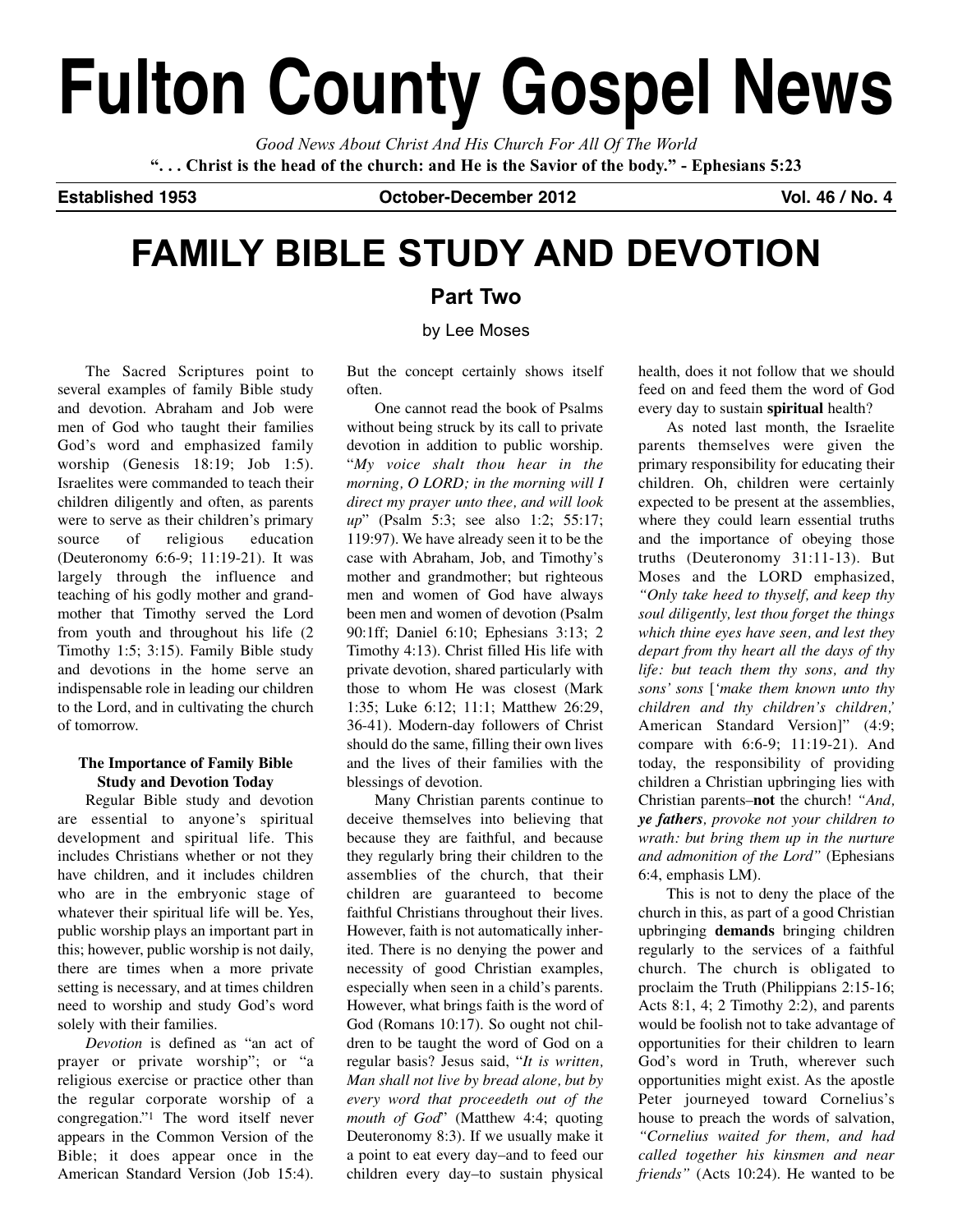#### **FULTON COUNTY GOSPEL NEWS** USPS Publication #211780

. . . is a Periodical publication issued monthly by the Church of Christ at Third and Bethel (P.O. Box 251), Mammoth Spring, AR 72554-0251. **POSTMASTER: Please mail all changes of address to the above address.**

**FCGN** is mailed free of charge to any who care to receive it. We will be happy to add any names to the regular mailing list. If you send in a name we must have a complete address, including number and street name, or R.R. or HCR number, plus box number, or a P.O. Box number and the **NINE DIGIT ZIP CODE**. This paper is supported by voluntary contributions for which we are grateful. Financial information will be furnished upon request. **Mail all address corrections or manuscripts to:**

#### **FULTON COUNTY GOSPEL NEWS** P.O. Box 251

Mammoth Spring, AR 72554

| Lee Moses $\dots\dots\dots\dots\dots\dots$ . EDITOR         |
|-------------------------------------------------------------|
|                                                             |
| E-Mail $\ldots \ldots \ldots \ldots$ cocfcgn@centurytel.net |
| Website www.fultoncountygospelnews.org                      |
|                                                             |
| E-Mail $\ldots$ sales@halopages.net                         |

#### *continued from page one*

sure that those whom he loved most heard Peter's words, and parents should be every bit as attentive toward their children.

However, as an old Scottish proverb says, "An ounce of mother is worth a pound of clergy." The erroneous denominational separation of clergy and laity within the church aside–along with the fact that a pound of denominational "clergy" isn't worth much–there is a valuable point here. Parents who regularly inculcate their children with God's word and spend time with them in private devotion will carry far more influence toward their children's future faithfulness than will a preacher or Bible class teacher. Just as elders have the awesome trust committed to them of watching for the souls of the congregation, parents have the similarly tremendous responsibility of watching for the souls of their children. No parent should ever want to receive an assessment akin to what the Lord said of Eli: *"For I have told him that I will judge his house for ever for the iniquity which he knoweth; because his sons made themselves vile, and he restrained them not"* (1 Samuel 3:13).

Commenting on the above-quoted Deuteronomy 4:9, Adam Clarke warned, "If a man know the worth of his own soul, he will feel the importance of the salvation of the souls of his family. Those who neglect family religion, neglect personal religion; if more attention were paid to the former, even among those called religious people, we should soon have a better state of civil society. On family religion God lays much stress; and no head of a family can neglect it without endangering the final salvation of his own soul."2

Also, families themselves are strengthened by regular Bible study and devotion in the home. Marriages are strengthened when their Biblical foundation is reinforced, and marriages are strengthened when husband and wife study, pray, and sing spiritual songs together. As has been said, "The family that prays together, stays together." Families are strengthened when they remind themselves of the great cause for which they together stand. Just as should the church, families should *"build up yourselves on your most holy faith"* (Jude 20). Joshua was able to speak confidently not only of himself, but also of his family. Regardless of whether the majority of Israelites deteriorated into corruption and idolatry (which they did), he was able to assert, *"But as for me and my house, we will serve the LORD"* (Joshua 24:15). When we think of the reasons for the wide-scale deterioration of the American home today, one clear reason jumps out–God and the Bible have been removed. Removing God and the Bible from the home is like building a tower with blocks, then kicking over the table under the tower, and expecting the tower to stand.

How can a child be expected to put the Lord first when he is outside the home if the Lord is not first in the home? The psalmist asked, *"Wherewithal shall a young man cleanse his way? by taking heed thereto according to thy word"* (Psalm 119:9). Ought not then a young man (or woman) to have that emphasized at home before leaving home? Daniel was taken into captivity among pagans when still in his youth. But even in advanced age, Daniel kept his practice of praying privately to God three times daily (Daniel 6:10). Where did he learn this? He certainly did not learn it among the pagans of his adulthood, so one is forced to conclude that he learned this practice in his youth. Solomon warned, *"Remember now thy Creator in the days of thy youth, while the evil days come not, nor the years draw nigh, when thou shalt say, I have no pleasure in them"* (Ecclesiastes 12:1). Parents can, should, and must help their children remember their Creator, especially while their children are yet in their homes.

The home is the first and most important classroom children will attend. Parents can have a tremendous impact on a child's spirituality through the rest of his life, particularly by means of family Bible study and devotion.

#### **Components of Family Bible Study and Devotion**

Although desirous of implementing family Bible study and devotion in their homes, some parents are uncertain of and overwhelmed with how actually to **do** it. There is certainly room for leeway–no two families do their family devotions exactly the same, and any family may approach one day's devotional differently from that of the previous day. But successful family devotions share certain common traits.

The first step toward successful family devotions is simply planning to have them. Many families choose to have their devotions first thing in the morning, to begin their day on the right foot and with the right thoughts (compare with Psalms 5:3; 88:13; 119:47; Mark 1:35). Others prefer to have them immediately before or after supper. Still others choose to have them right before bedtime. Whatever your preference, set a regular time for family devotion and **stick to it**!

Also, a certain amount of planning for the **content** of the devotional is needed. What are you going to discuss? What songs are you going to sing? What verses are you going to memorize?

Keeping goals in mind of what children need to be instructed helps to focus the Bible study and devotion. Keep in mind that children need to learn about the nature and character of God. They need to learn about the importance of pleasing Him (Matthew 7:21; 12:50;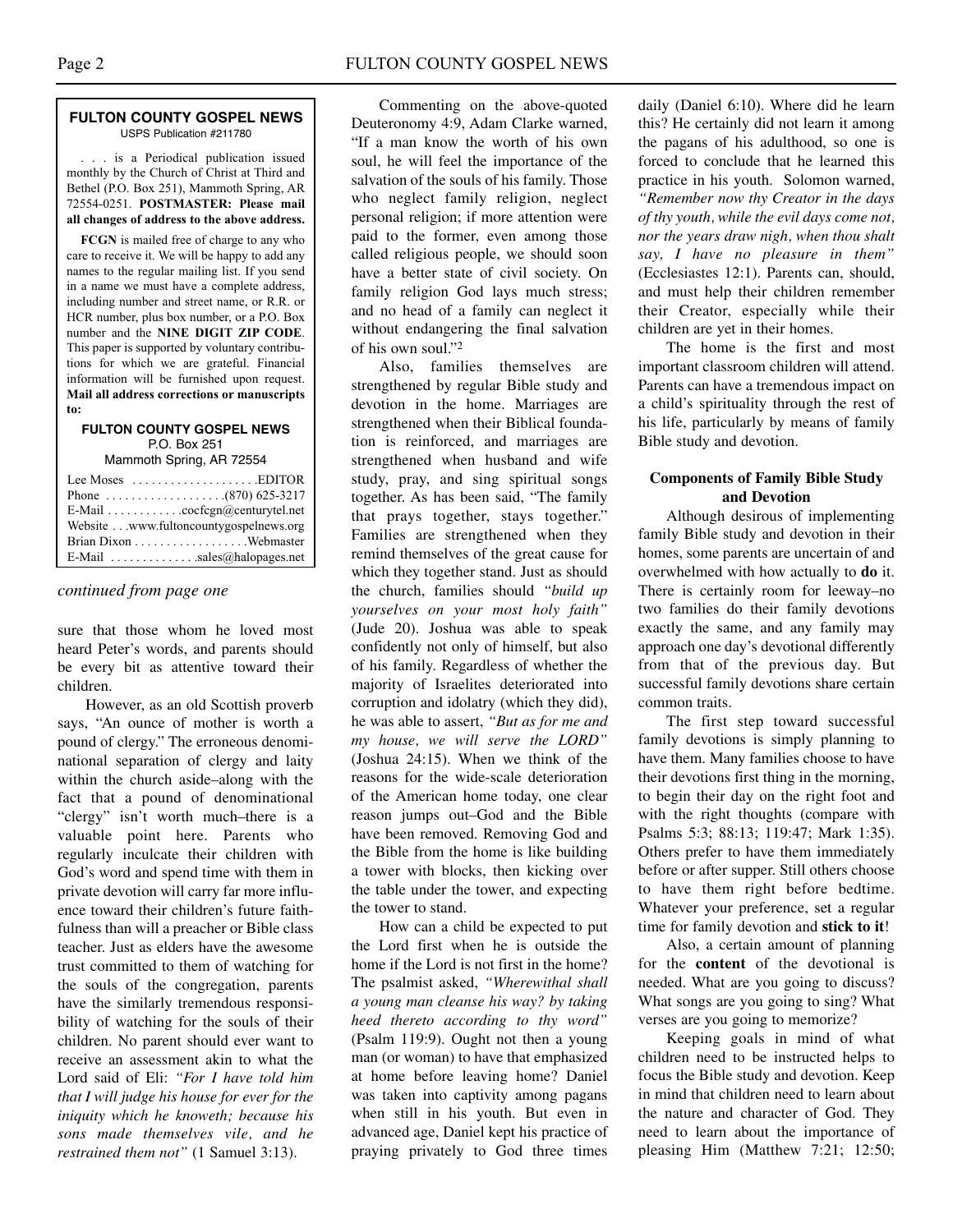25:14-46). They need to learn about His forgiveness (Isaiah 55:6-7). They need to be reminded of the great sacrifice of Christ, and never allowed to forget how great that sacrifice was and is! (2 Corinthians 5:14-15; 1 John 4:10). Children need to learn the importance of holiness, of remaining distinct from the world and set apart for the Lord's use (Romans 12:1-2; Hebrews 12:14; 1 Peter 1:15-16). Children need to learn the specifics of righteous and godly living (Proverbs 4:11-12).

Obviously, the more planning that goes into it, the more fulfilling the devotional period is likely to be. However, a family can still have a rewarding Bible study and devotional when planning time is not in abundance. A family can study through a book of the Bible, and simply pick up where they left off the previous time. Or a family might study through a devotional book or topical study written by a faithful brother in Christ. Or, if need be, parents can quickly choose a passage for the family, and all can then study it by collectively asking and answering these important questions: (1) What does the passage **say**? Beyond reading the passage, have members of the family paraphrase the passage in their own words, to ensure that they grasp the general thought being conveyed; (2) What does the passage **mean**? Considering the situation of the original readers, how would they have understood it? How would they have been expected to respond to the teaching? (3) What does the passage mean **to you**? How can you live out these teachings in your life? What corrections will you need to make to do this? A family asking and answering these questions together can help each other come to a better understanding of God's word, and can have an enriching period of Bible study and devotion even with just a couple minutes of preparation. So even the busiest of families cannot use their busyness as an excuse for neglecting family Bible study and devotion.

As the God-ordained spiritual leader of the household, the **father** should provide the leadership for regular family devotions. If the father is not a Christian, or refuses to take the lead, the mother may have to take the lead in a sense. Unlike his mother, Timothy's father was

an unbelieving Greek (Acts 16:1). Thus his mother, with the apparent assistance of his grandmother, was forced to oversee the spiritual instruction of her son (2 Tim. 1:5; 3:15). Whoever is overseeing family devotions will need to be wise in structuring them, so that confusion does not arise over male/female roles in worship.

Singing and prayer are important components of family devotions. In the midst of the spiritual instruction Christ was giving His apostles shortly before His arrest and death, He took time for both: *"And when they had sung an hymn, they went out into the mount of Olives"* (Matthew 26:30; see also John 17:1-26). Singing songs that teach spiritual truths serve as a valuable tool toward children's **learning** of spiritual truths: *"Let the word of Christ dwell in you richly in all wisdom; teaching and admonishing one another in psalms and hymns and spiritual songs, singing with grace in your hearts to the Lord"* (Colossians 3:16). And one can never have dependence upon God without regular prayer. Teach your children to *"Humble yourselves therefore under the mighty hand of God, that he may exalt you in due time: Casting all your care upon him; for he careth for you"* (1 Peter 5:6- 7). A godly family will indeed "*Pray without ceasing*" (1 Thessalonians 5:17).

#### **Conclusion**

Modern families seem to be busier than ever. As such, finding time for Bible study and devotion often fails to receive the priority it should.

But outside commitments and time constraints are not the only foes of the family on the rise. More than ever, ungodly influences are bombarding our children. Now is not the time to **diminish** parents' influence on their children, much less the **Bible's** influence upon children. Now is the time for families to make a firm commitment to engage in regular Bible study and devotion, in addition to regularly assembling with a faithful church of our Lord.

## **A DESIGNED DEFENSE** by Roelf L. Ruffner

*"He hath made every thing beautiful in his time: Also he hath set the world in their heart, so that no man can find out the work that God maketh from the beginning to the end"* (Ecclesiastes 3:11).

God made an **incredible** creature when he created the Japanese Giant Hornet (*Vespa mandarinia japonica*). These predators (over 2 inches long) can decimate domesticated European honeybee hives, killing thousands of workers in order to obtain the bee larvae/pupae to feed to its own offspring. But this is not the case with a native wild honey bee hive. Notice the following:

When a hornet scout locates and approaches a Japanese honey bee hive it will emit specific pheromonal hunting signals. When the honey bees detect these pheromones, a hundred or so will gather near the entrance of the nest and set up a trap, keeping it open apparently to draw the hornet further into the hive or allow it to enter on its own. As the hornet enters the nest, a large mob of about five hundred honey bees surrounds it, completely covering it and preventing it from moving, and begin quickly vibrating their flight muscles. This has the effect of raising the temperature of the honey bee mass to 47  $^{\circ}$ C (117  $^{\circ}$ F). The honey bees can tolerate this temperature, but the hornet cannot survive more than 46  $^{\circ}$ C (115  $^{\circ}$ F), so it dies. Often several bees perish along with the intruder, but the death of the hornet scout prevents it from summoning reinforcements which would wipe out the colony. More recent research indicates, however, that while the raised temperature of the bee ball contributes to the death of the hornet, it alone is not sufficient to kill the hornet. The bee balls also produce a much higher level of carbon dioxide which contributes to the hornet's death, although whether this is because it reduces

<sup>1</sup> *Webster's 9th New Collegiate Dictionary* (Springfield, MA: Merriam Webster, 1991), p. 348.

<sup>2</sup> *Adam Clarke's Commentary on the Bible*, e-Sword.